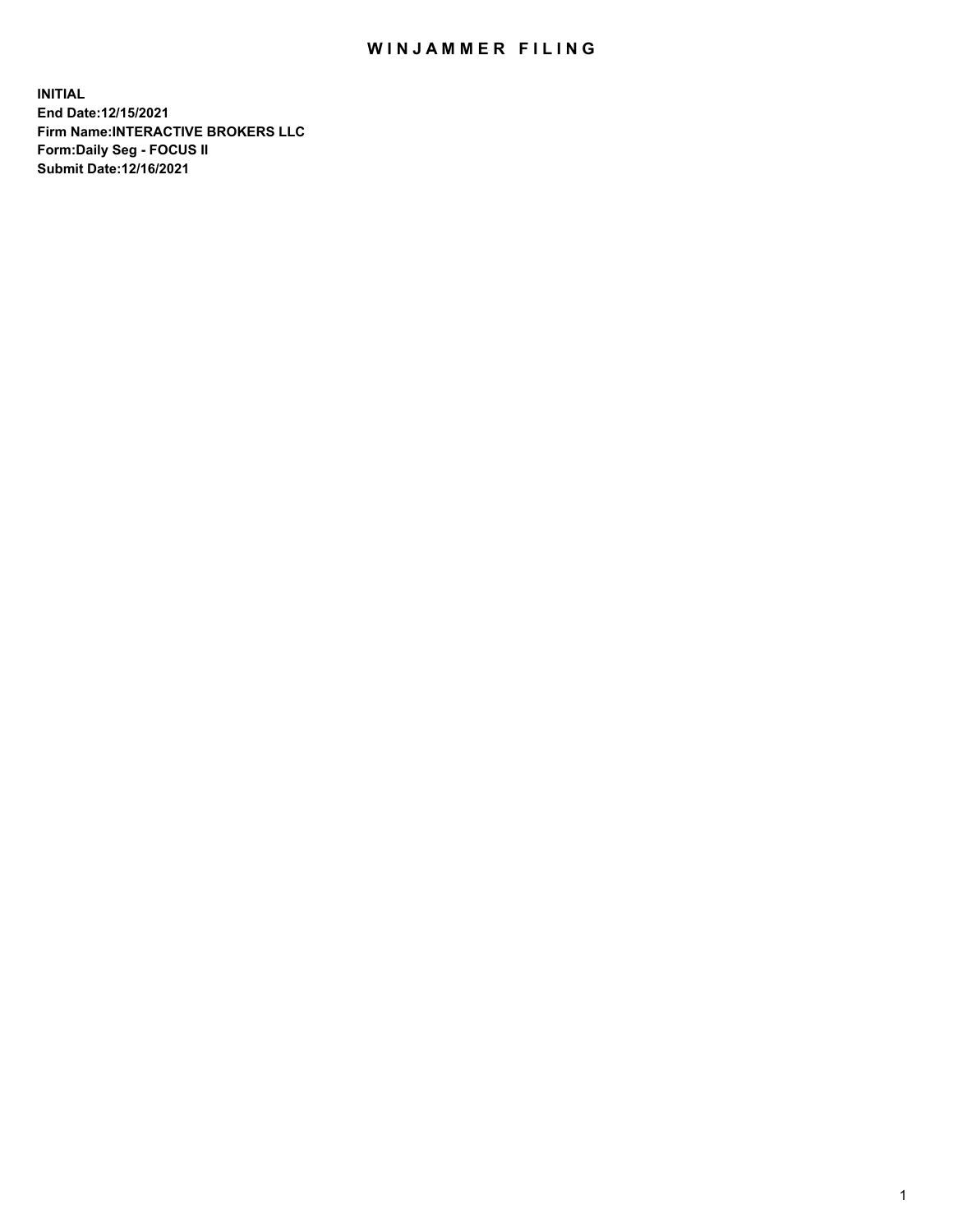**INITIAL End Date:12/15/2021 Firm Name:INTERACTIVE BROKERS LLC Form:Daily Seg - FOCUS II Submit Date:12/16/2021 Daily Segregation - Cover Page**

| Name of Company                                                                                                                                                                                                                                                                                                                | <b>INTERACTIVE BROKERS LLC</b>                                                                 |
|--------------------------------------------------------------------------------------------------------------------------------------------------------------------------------------------------------------------------------------------------------------------------------------------------------------------------------|------------------------------------------------------------------------------------------------|
| <b>Contact Name</b>                                                                                                                                                                                                                                                                                                            | James Menicucci                                                                                |
| <b>Contact Phone Number</b>                                                                                                                                                                                                                                                                                                    | 203-618-8085                                                                                   |
| <b>Contact Email Address</b>                                                                                                                                                                                                                                                                                                   | jmenicucci@interactivebrokers.c<br>om                                                          |
| FCM's Customer Segregated Funds Residual Interest Target (choose one):<br>a. Minimum dollar amount: ; or<br>b. Minimum percentage of customer segregated funds required:% ; or<br>c. Dollar amount range between: and; or<br>d. Percentage range of customer segregated funds required between:% and%.                         | $\overline{\mathbf{0}}$<br>$\overline{\mathbf{0}}$<br>155,000,000 245,000,000<br>00            |
| FCM's Customer Secured Amount Funds Residual Interest Target (choose one):<br>a. Minimum dollar amount: ; or<br>b. Minimum percentage of customer secured funds required:%; or<br>c. Dollar amount range between: and; or<br>d. Percentage range of customer secured funds required between:% and%.                            | $\overline{\mathbf{0}}$<br>$\overline{\mathbf{0}}$<br>80,000,000 120,000,000<br>0 <sub>0</sub> |
| FCM's Cleared Swaps Customer Collateral Residual Interest Target (choose one):<br>a. Minimum dollar amount: ; or<br>b. Minimum percentage of cleared swaps customer collateral required:% ; or<br>c. Dollar amount range between: and; or<br>d. Percentage range of cleared swaps customer collateral required between:% and%. | $\overline{\mathbf{0}}$<br>$\overline{\mathbf{0}}$<br>0 <sub>0</sub><br>0 <sub>0</sub>         |

Attach supporting documents CH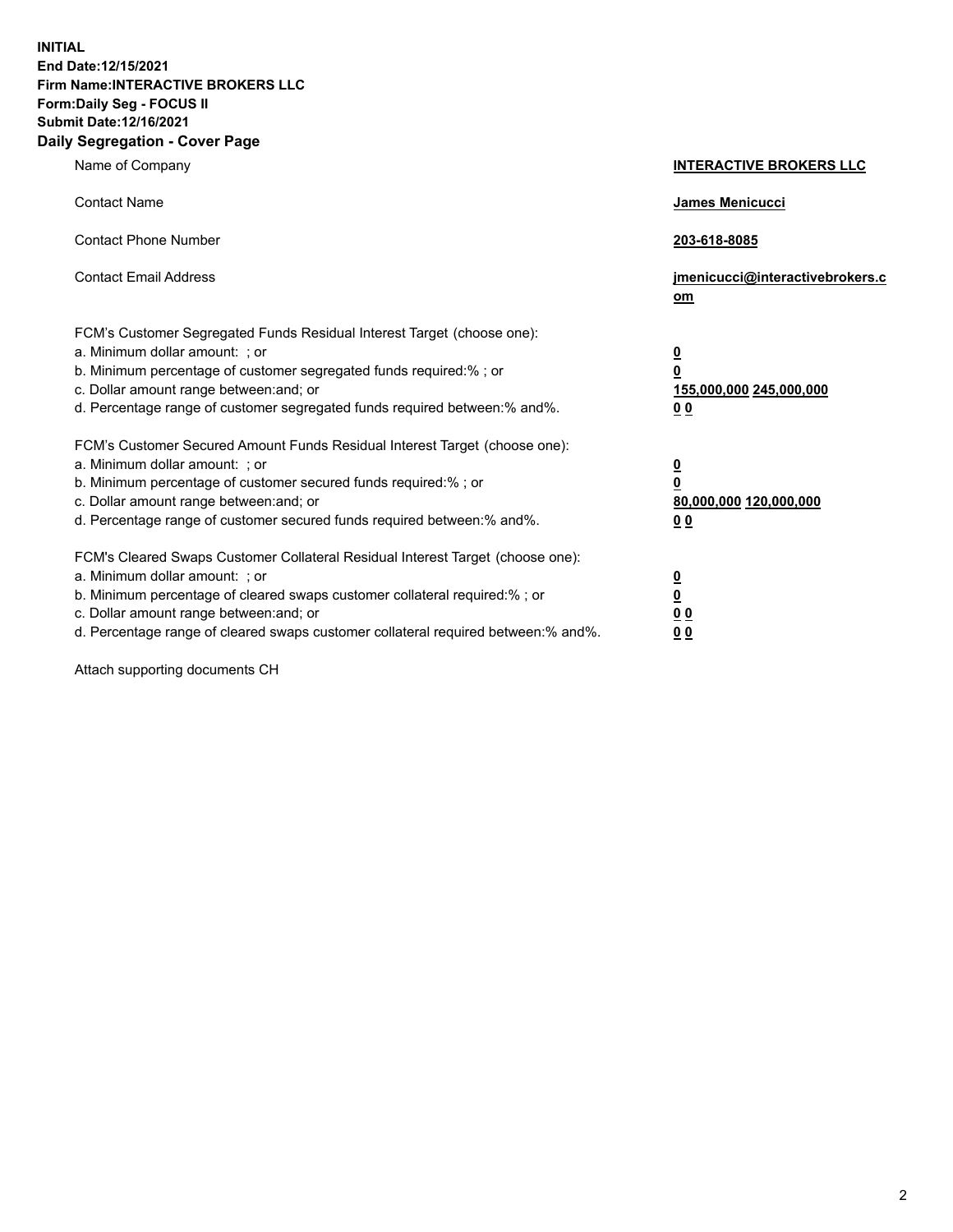## **INITIAL End Date:12/15/2021 Firm Name:INTERACTIVE BROKERS LLC Form:Daily Seg - FOCUS II Submit Date:12/16/2021 Daily Segregation - Secured Amounts**

|     | Daily Segregation - Secured Amounts                                                                        |                                               |
|-----|------------------------------------------------------------------------------------------------------------|-----------------------------------------------|
|     | Foreign Futures and Foreign Options Secured Amounts                                                        |                                               |
|     | Amount required to be set aside pursuant to law, rule or regulation of a foreign                           | $0$ [7305]                                    |
|     | government or a rule of a self-regulatory organization authorized thereunder                               |                                               |
| 1.  | Net ledger balance - Foreign Futures and Foreign Option Trading - All Customers                            |                                               |
|     | A. Cash                                                                                                    | 485,581,697 [7315]                            |
|     | B. Securities (at market)                                                                                  | $0$ [7317]                                    |
| 2.  | Net unrealized profit (loss) in open futures contracts traded on a foreign board of trade                  | 972,236 [7325]                                |
| 3.  | Exchange traded options                                                                                    |                                               |
|     | a. Market value of open option contracts purchased on a foreign board of trade                             | 117,266 [7335]                                |
|     | b. Market value of open contracts granted (sold) on a foreign board of trade                               | $-5,046$ [7337]                               |
| 4.  | Net equity (deficit) (add lines 1. 2. and 3.)                                                              | 486,666,153 [7345]                            |
| 5.  | Account liquidating to a deficit and account with a debit balances - gross amount                          | 3,874 [7351]                                  |
|     | Less: amount offset by customer owned securities                                                           | 0 [7352] 3,874 [7354]                         |
| 6.  | Amount required to be set aside as the secured amount - Net Liquidating Equity                             | 486,670,027 [7355]                            |
|     | Method (add lines 4 and 5)                                                                                 |                                               |
| 7.  | Greater of amount required to be set aside pursuant to foreign jurisdiction (above) or line                | 486,670,027 [7360]                            |
|     | 6.                                                                                                         |                                               |
|     | FUNDS DEPOSITED IN SEPARATE REGULATION 30.7 ACCOUNTS                                                       |                                               |
| 1.  | Cash in banks                                                                                              |                                               |
|     | A. Banks located in the United States                                                                      | 116,935,224 [7500]                            |
|     | B. Other banks qualified under Regulation 30.7                                                             | 0 [7520] 116,935,224 [7530]                   |
| 2.  | Securities                                                                                                 |                                               |
|     | A. In safekeeping with banks located in the United States                                                  | 220,996,790 [7540]                            |
|     | B. In safekeeping with other banks qualified under Regulation 30.7                                         | 0 [7560] 220,996,790 [7570]                   |
| 3.  | Equities with registered futures commission merchants                                                      |                                               |
|     | A. Cash                                                                                                    | $0$ [7580]                                    |
|     | <b>B.</b> Securities                                                                                       | $0$ [7590]                                    |
|     | C. Unrealized gain (loss) on open futures contracts                                                        | $0$ [7600]                                    |
|     | D. Value of long option contracts                                                                          | $0$ [7610]                                    |
|     | E. Value of short option contracts                                                                         | 0 [7615] 0 [7620]                             |
| 4.  | Amounts held by clearing organizations of foreign boards of trade                                          |                                               |
|     | A. Cash                                                                                                    | $0$ [7640]                                    |
|     | <b>B.</b> Securities                                                                                       | $0$ [7650]                                    |
|     | C. Amount due to (from) clearing organization - daily variation                                            | $0$ [7660]                                    |
|     | D. Value of long option contracts                                                                          | $0$ [7670]                                    |
|     | E. Value of short option contracts                                                                         | 0 [7675] 0 [7680]                             |
| 5.  | Amounts held by members of foreign boards of trade                                                         |                                               |
|     | A. Cash                                                                                                    | 290,106,336 [7700]                            |
|     | <b>B.</b> Securities                                                                                       | $0$ [7710]                                    |
|     | C. Unrealized gain (loss) on open futures contracts                                                        | 1,506,226 [7720]                              |
|     | D. Value of long option contracts                                                                          | 117,266 [7730]                                |
|     | E. Value of short option contracts                                                                         | <mark>-5,046</mark> [7735] 291,724,782 [7740] |
| 6.  | Amounts with other depositories designated by a foreign board of trade                                     | 0 [7760]                                      |
| 7.  | Segregated funds on hand                                                                                   | $0$ [7765]                                    |
| 8.  | Total funds in separate section 30.7 accounts                                                              | 629,656,796 [7770]                            |
| 9.  | Excess (deficiency) Set Aside for Secured Amount (subtract line 7 Secured Statement<br>Page 1 from Line 8) | 142,986,769 [7380]                            |
| 10. | Management Target Amount for Excess funds in separate section 30.7 accounts                                | 80,000,000 [7780]                             |
| 11. | Excess (deficiency) funds in separate 30.7 accounts over (under) Management Target                         | 62,986,769 [7785]                             |
|     |                                                                                                            |                                               |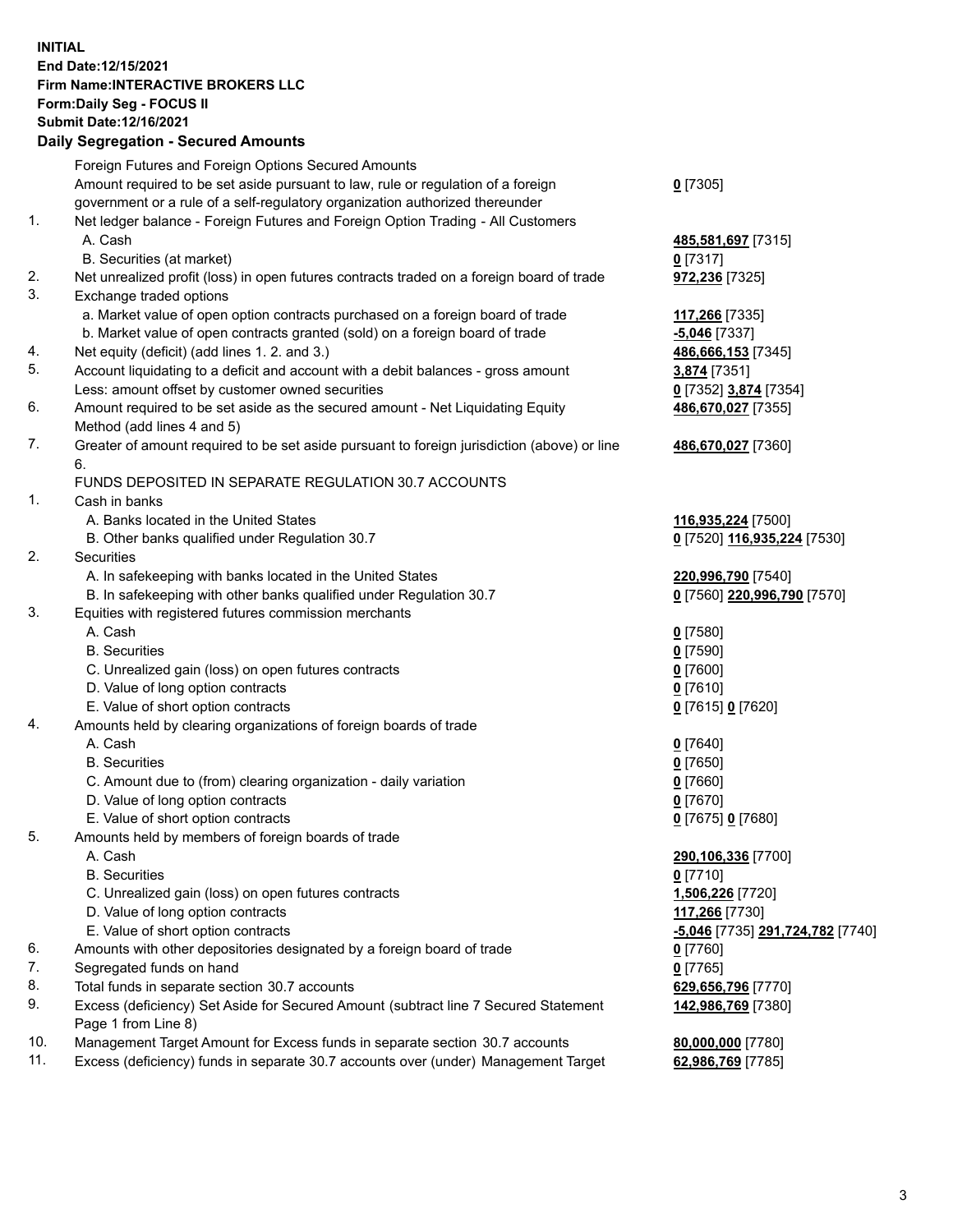**INITIAL End Date:12/15/2021 Firm Name:INTERACTIVE BROKERS LLC Form:Daily Seg - FOCUS II Submit Date:12/16/2021 Daily Segregation - Segregation Statement** SEGREGATION REQUIREMENTS(Section 4d(2) of the CEAct) 1. Net ledger balance A. Cash **7,622,488,565** [7010] B. Securities (at market) **0** [7020] 2. Net unrealized profit (loss) in open futures contracts traded on a contract market **-37,143,134** [7030] 3. Exchange traded options A. Add market value of open option contracts purchased on a contract market **488,169,019** [7032] B. Deduct market value of open option contracts granted (sold) on a contract market **-423,360,064** [7033] 4. Net equity (deficit) (add lines 1, 2 and 3) **7,650,154,386** [7040] 5. Accounts liquidating to a deficit and accounts with debit balances - gross amount **1,046,569** [7045] Less: amount offset by customer securities **0** [7047] **1,046,569** [7050] 6. Amount required to be segregated (add lines 4 and 5) **7,651,200,955** [7060] FUNDS IN SEGREGATED ACCOUNTS 7. Deposited in segregated funds bank accounts A. Cash **1,469,392,497** [7070] B. Securities representing investments of customers' funds (at market) **3,860,065,370** [7080] C. Securities held for particular customers or option customers in lieu of cash (at market) **0** [7090] 8. Margins on deposit with derivatives clearing organizations of contract markets A. Cash **1,984,153,772** [7100] B. Securities representing investments of customers' funds (at market) **438,153,157** [7110] C. Securities held for particular customers or option customers in lieu of cash (at market) **0** [7120] 9. Net settlement from (to) derivatives clearing organizations of contract markets **46,930,187** [7130] 10. Exchange traded options A. Value of open long option contracts **488,169,019** [7132] B. Value of open short option contracts **-423,360,064** [7133] 11. Net equities with other FCMs A. Net liquidating equity **0** [7140] B. Securities representing investments of customers' funds (at market) **0** [7160] C. Securities held for particular customers or option customers in lieu of cash (at market) **0** [7170] 12. Segregated funds on hand **0** [7150] 13. Total amount in segregation (add lines 7 through 12) **7,863,503,938** [7180] 14. Excess (deficiency) funds in segregation (subtract line 6 from line 13) **212,302,983** [7190] 15. Management Target Amount for Excess funds in segregation **155,000,000** [7194] 16. Excess (deficiency) funds in segregation over (under) Management Target Amount **57,302,983** [7198]

Excess